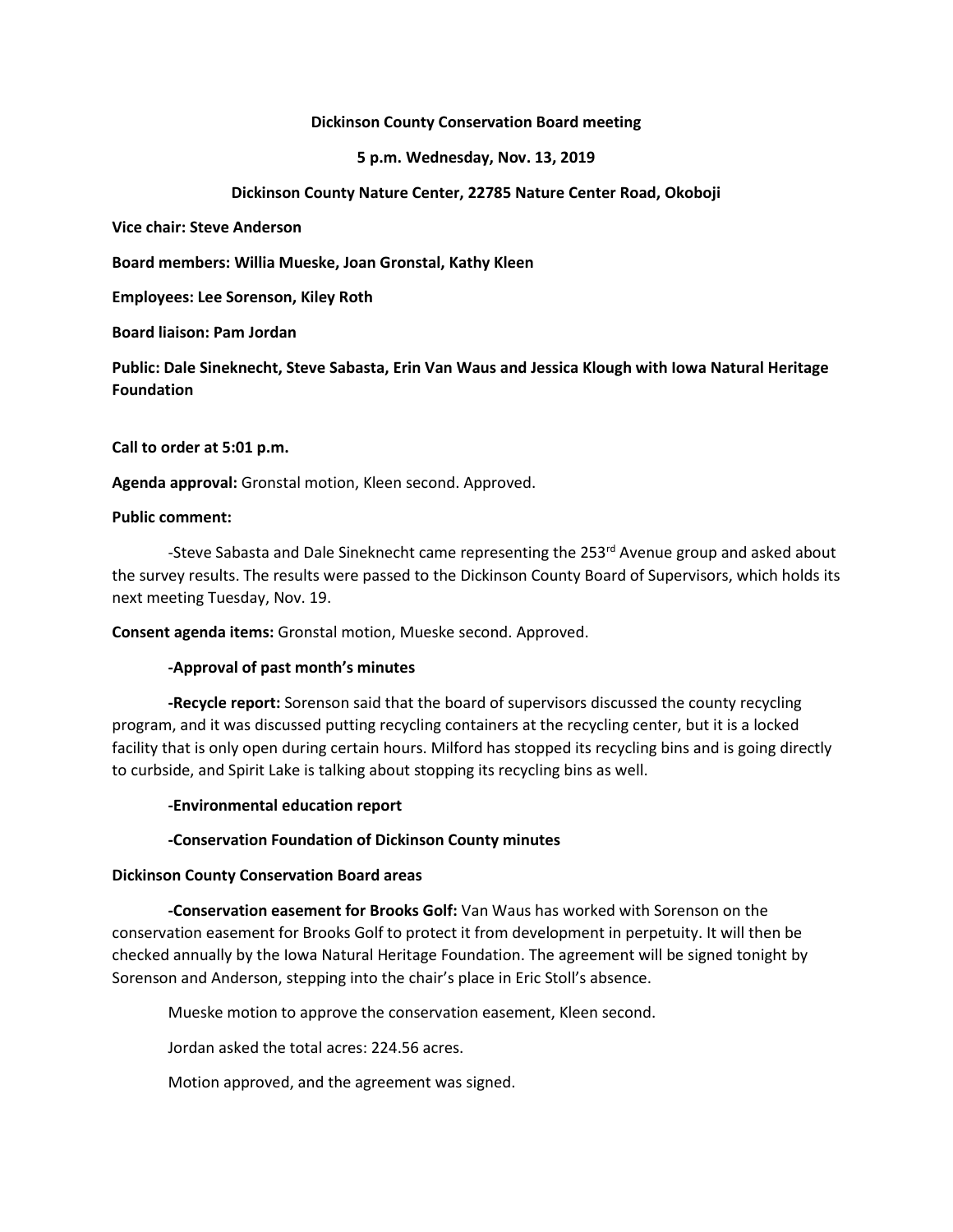**-Okoboji wetland purchase:** Sorenson talked with Heather Jobst with the Iowa Natural Heritage Foundation, and the INHF is working on purchasing the "moose wetland" from the Okoboji Foundation after the grant application was rejected for REAP.

**-Brooks management agreement:** Sorenson has been working on the Brooks management agreement. He doesn't think there will be many changes from the 2019 management agreement. In the 2019 agreement, DCCB is responsible for structural damages. He also said there is information about periodic financial checks and reports, and he thinks annual reports are sufficient since there is no profitsharing.

It was asked what happens if HVAC system repairs are needed, and Mueske said the board would not like to be involved in HVAC repairs because that seems like it would be equipment. It looks like in the agreement that any repairs are the responsibility of the management company, but any replacement would be the responsibility of DCCB.

Sorenson said it was in the original agreement that DCCB is responsible for ADA accessibility, but he said that should be the management company's responsibility.

Sorenson said that the annual payments should be set aside to take care of items like replacing HVAC, etc.

#### **Operations and facility update**

**-Grand opening Pollinator Paradise:** The grand opening celebration for Pollinator Paradise is 10 a.m.-4 p.m. Saturday, Nov. 16.

**-Horseshoe Bend project:** The U.S. Fish & Wildlife Service contacted Sorenson about an undercut shore of the Little Sioux River running through Horseshoe Bend Wildlife Area in Milford. Boulders will be placed in the undercut area, and these will also provide mussel habitat. Canoes and kayaks should still be able to get through fine, but motorboats will not. There will be a cost-share match for grant funds for the project. A similar project was done in Lyon County on the Big Sioux River.

The project would most likely be done mid-summer when the water levels are lower. Kleen asked if Lakeside Lab could do a survey before and after regarding mussel populations in that area.

Anderson said this year zebra mussels are starting to form on the rocks in Milford Creek, and they are working their way down the system. He said zebra mussels will eventually have an impact in that area as well.

**-Part-time staff:** The two year-round part-time staff for the IRVM program have been hired.

**Approval of expenses:** An additional plow for the nature center was purchased to help with keeping the nature center parking lot clear on Saturdays when the nature center is open.

Mueske motion, Gronstal second. Approved.

## **General discussion**

**-**Sorenson sent out the schedule for REAP meetings. REAP is scheduled to end in 2020 unless I-WILL is passed by the State Legislature.